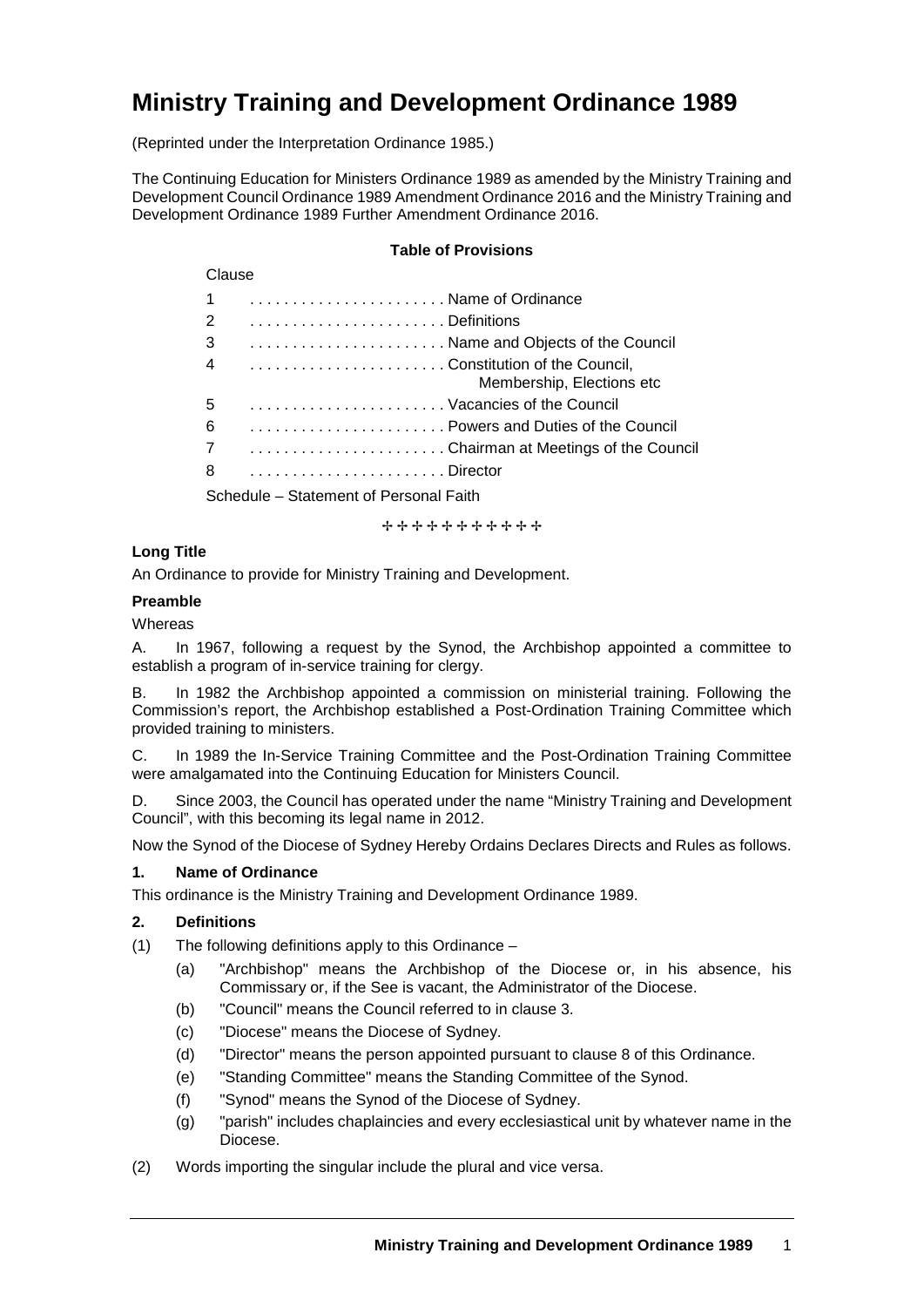# **3. Name and Objects of the Council**

(1) There is constituted by this Ordinance a Council the name of which is "Ministry Training and Development".

(2) The objects of the Council are –

- (a) in fellowship with Moore Theological College and Anglican Youthworks College, to recruit, select, train and develop Anglican ministers for the Diocese of Sydney and make recommendations concerning ordination candidates to the Archbishop, and
- (b) to further the continuing spiritual and professional development of ministers, with particular focus on the post-ordination Ministry Development program.

(3) The objects in subclause (2)(b) shall extend to full-time or part-time lay ministers and to their spouses and the spouses of ordained ministers.

# **4. Constitution of the Council, Membership, Elections etc**

- (1) The Council shall be comprised of the following persons
	- (a) The Archbishop as President.
	- (b) An assistant bishop of the Diocese appointed by the Archbishop.
	- (c) The Principal of Moore Theological College or, as an alternate, an Anglican senior faculty member of Moore Theological College, appointed by the Principal.
	- (d) The Chief Executive Officer (CEO) of Anglican Youth and Education Diocese of Sydney (Youthworks), or as an alternate, the Principal of Youthworks College.
	- (e) Two persons appointed by the Archbishop, at least one of whom shall be an ordained woman.
	- (f) Three rectors of parishes and three laypersons, at least one of whom shall be a laywoman, elected by the Synod.
	- (g) Up to one person elected by the Council.

(2) A person who is an insolvent under administration may not be elected or appointed to or act as a member of the Council.

(3) Every person who is elected or appointed as a member of the Council shall sign the declaration set out in the Schedule and deliver the signed declaration to the chairman prior to their first meeting of the Council.

(4) The Council may act notwithstanding a vacancy or vacancies among its members.

(5) Subject to this Ordinance, the term of office of an elected or appointed member of the Council shall be three years and a retiring member shall remain in office (and continue to hold any office to which the member has been elected or appointed to the Council) until a successor has been elected or appointed.

(6) Notwithstanding clause 4(5) no elected or appointed member of the Council may serve on the Council for more than 14 consecutive years of service. For the purpose of this subclause, years are consecutive unless they are broken by a period of at least 12 months.

- (7) A quorum at meetings of the Council shall be six members.
- (8) The Director may be invited by the chair to attend Council meetings.

(9) Both members of the Council appointed under clause  $4(1)(e)$  shall retire on the first day of the first ordinary session of the Synod but be eligible for re-appointment by the Archbishop.

(10) One rector and one lay member of the Council elected under clause 4(1)(f) shall retire on the first day of each ordinary session of the Synod but be eligible for re-election by the Synod.

(11) The member of the Council elected under clause  $4(1)(q)$  shall retire on the first day of the first ordinary session of the Synod but be eligible for re-election by the Council.

(12) The members to retire each year under clause 4(10) shall be those who have held office the longest since last being elected but, in the case of competition, the question shall be determined by agreement or by lot between the members concerned. The term of office of a member filling a casual vacancy shall be reckoned from the last date of election or appointment of the member whose retirement caused the casual vacancy.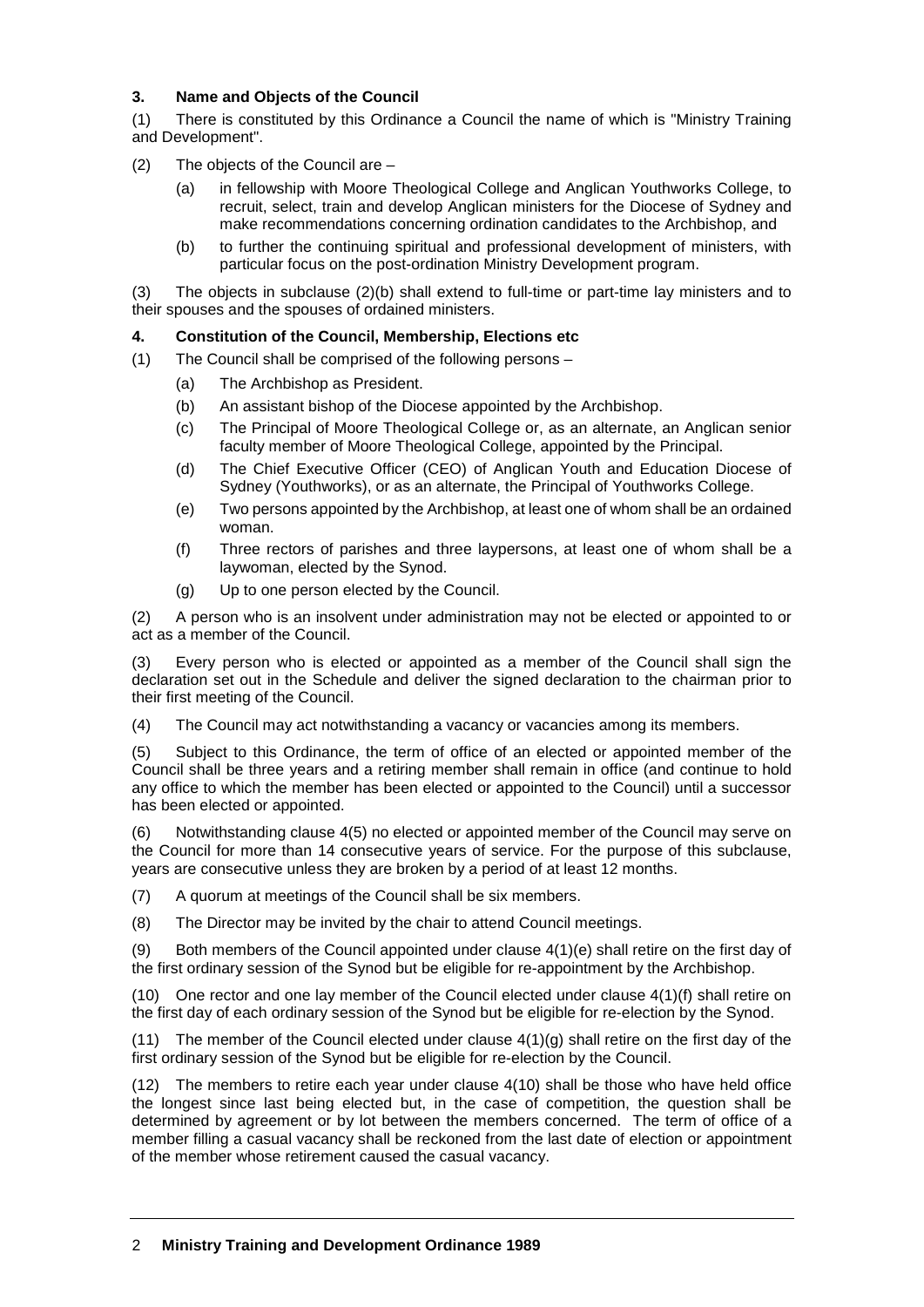# **5. Vacancies of the Council**

(1) The office of a member of the Council, other than a member referred to in clause  $4(1)(a)$ , shall become vacant if the member –

- (a) dies;
- (b) resigns in writing to the Chairman of the Council and, in the case of members elected by the Synod, also to the secretary of the Standing Committee and, in the case of members appointed by the Archbishop, also to the Archbishop;

and the office of a member of the Council other than a member referred to in clause  $4(1)(a)$ , (b), (c), and (d) shall become vacant if the member –

- (c) becomes an insolvent under administration;
- (d) is convicted of any offence punishable by imprisonment for three months or longer;
- (e) is absent from three consecutive ordinary meetings of the Council without leave of absence; or
- (f) becomes an incapable person or a mentally ill person within the provisions of the Mental Health Act 1983.

(2) Casual vacancies among the members of the Council elected by the Synod may be filled by the Standing Committee in accordance with Part 7 of the Synod Elections Ordinance 2000 provided that any member elected by the Standing Committee holds office until the day on which the person whose vacancy he or she fills would have retired had the vacancy not occurred.

## **6. Powers and Duties of the Council**

- (1) The Council shall have and exercise the following powers
	- (a) To raise and expend moneys in furtherance of the objects in clause 3(2).
	- (b) To control the management and use of any funds and property held for the purposes of the Council.
	- (c) To open and operate bank accounts and determine the persons by whom any banking documents shall be signed or endorsed.
	- (d) To invest funds (subject to the provisions of the Investment of Church Trust Property Ordinance 1990) and sell and dispose of any investment.
	- (e) To borrow money for the purposes of the Council.
	- (f) To authorise any person to do any act or sign or execute any document on its behalf.
	- (g) To employ or appoint persons on such terms and conditions and for such periods as the Council may think fit and to dismiss or cause to be dismissed or terminate or cause to be terminated the appointment of any person so employed or appointed.
	- (h) To engage the Sydney Diocesan Secretariat to act on its behalf.

(2) The Council shall comply with the Accounts, Audits and Annual Reports Ordinance 1995 (keeping accounting records, appointing an auditor, tabling audited accounts at Synod sessions, annual financial reporting to the Standing Committee, etc).

(3) At least once in every year the Council shall report its proceedings to the Archbishop and the Synod and provide such other information as the Archbishop or the Synod or the Standing Committee may request.

## **7. Chairman at Meetings of the Council**

(1) The President shall be the chairman of the Council or in his absence the assistant bishop appointed under clause 4(1)(b).

(2) If both the President and the assistant bishop are absent from a meeting, the Council may appoint a Chairman from among its members to chair that meeting.

(3) The chairman of a meeting shall have a deliberative vote only.

## **8. Director**

(1) The Director shall be appointed by the Archbishop with the agreement of the Council for such term and upon such conditions as the Archbishop with the agreement of the Council shall think fit.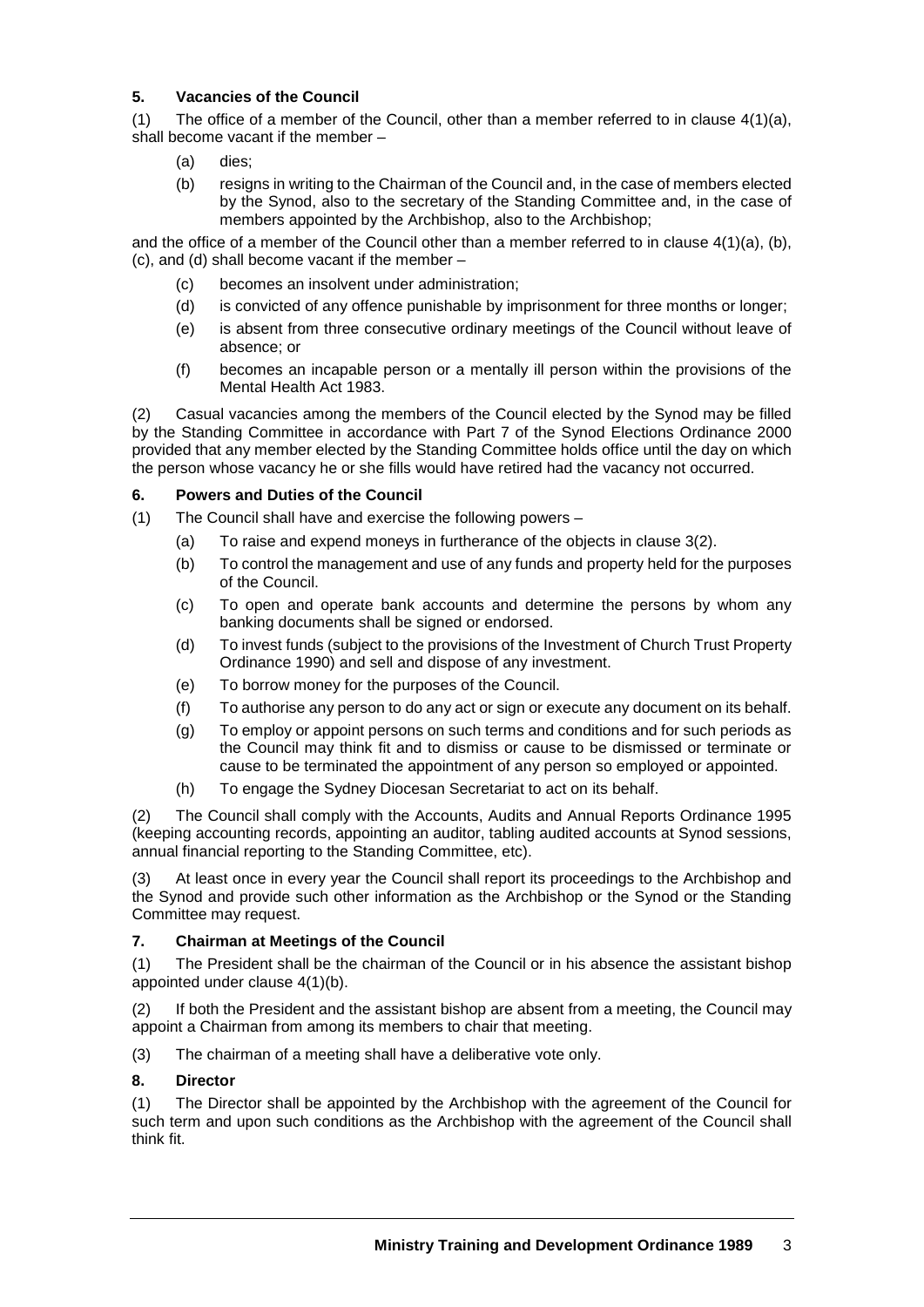(2) The Director shall be the chief executive of the Council and shall be responsible for the production and management of the Council's programs and activities and shall perform such other duties and exercise such other functions as the Council may from time to time determine.

#### **Schedule – Statement of Personal Faith**

1. I believe and hold to the truth of the Christian faith as set forth in the Nicene Creed, as well as the Apostles' Creed as set out below –

> *I believe in God, the Father Almighty, maker of heaven and earth; and in Jesus Christ, his only Son our Lord, who was conceived by the Holy Spirit, born of the virgin Mary, suffered under Pontius Pilate, was crucified, dead, and buried. He descended into hell. The third day he rose again from the dead He ascended into heaven, and is seated at the right hand of God the Father almighty; from there he shall come to judge the living and the dead. I believe in the Holy Spirit; the holy catholic church; the communion of saints; the forgiveness of sins; the resurrection of the body, and the life everlasting.*

- 2. In particular I believe
	- (a) that God's word written, the canonical Scriptures of the Old and New Testaments, is the supreme authority in all matters of faith and conduct;
	- (b) there is only one way to be reconciled to God which is through his Son, Jesus Christ, who died for our sins and was raised for our justification; and
	- (c) that we are justified before God by faith only.
- 3. I shall endeavour to fulfil my duties as a member of Ministry Training and Development in accordance with its Christian ethos and its constituting ordinance.
- 4. I agree that my continuance as a member of Ministry Training and Development is dependent upon my continuing agreement with this statement and I undertake to resign if this ceases to be the case.

……………………………………………… *(signature)*

…………………………………………... *Name*

…………………………………………………………… *Date*